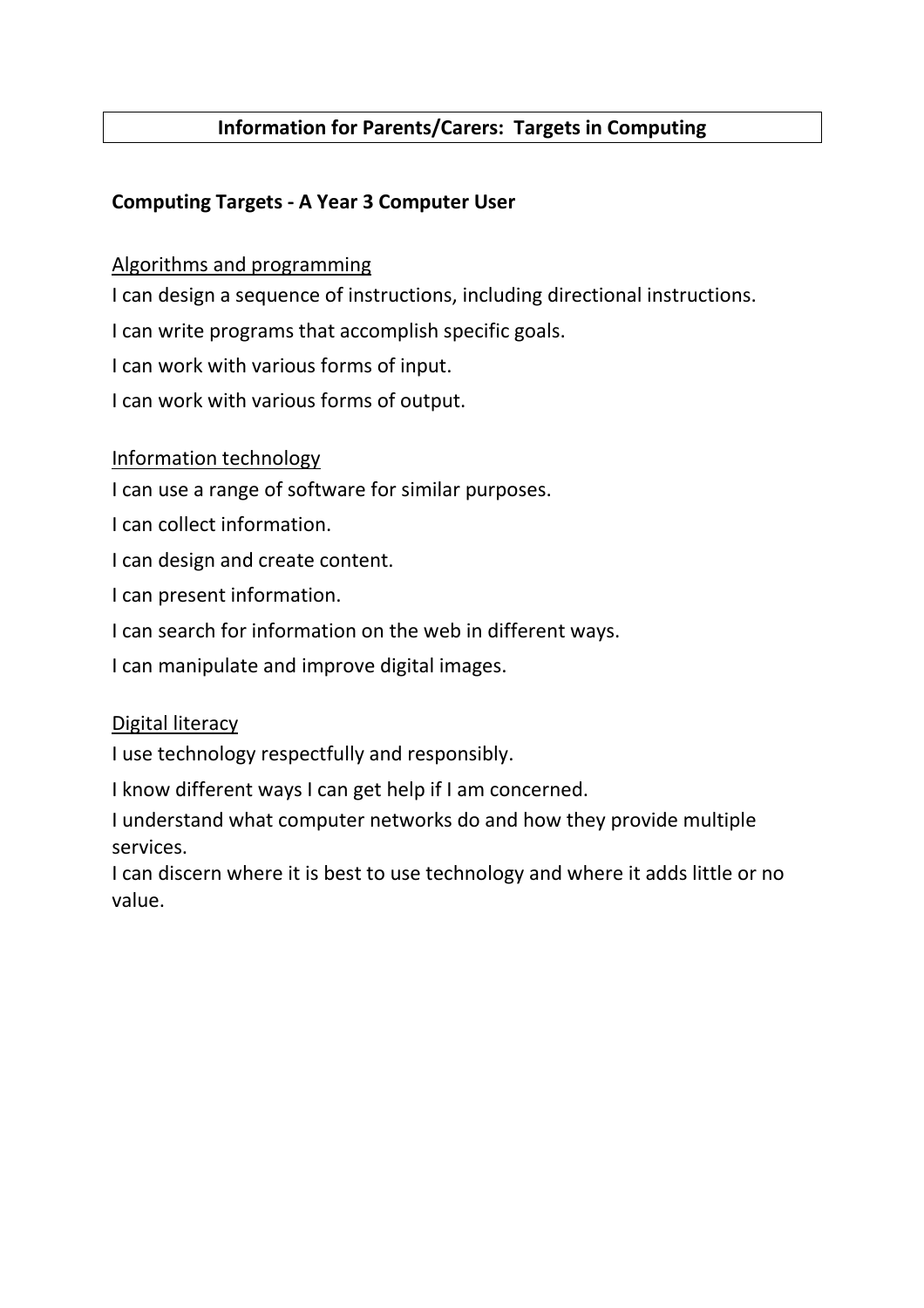# Computing Targets - A Year 4 Computer User

Algorithms and programming

I can experiment with variables to control models.

I can give an on-screen robot specific instructions that takes them from A to B.

I can make an accurate prediction and explain why I believe something will happen (linked to programming).

I can de-bug a program.

# Information technology

I can select and use software to accomplish given goals.

I can collect and present data.

I can produce and upload a pod cast.

## Digital literacy

I recognise acceptable and unacceptable behaviour using technology.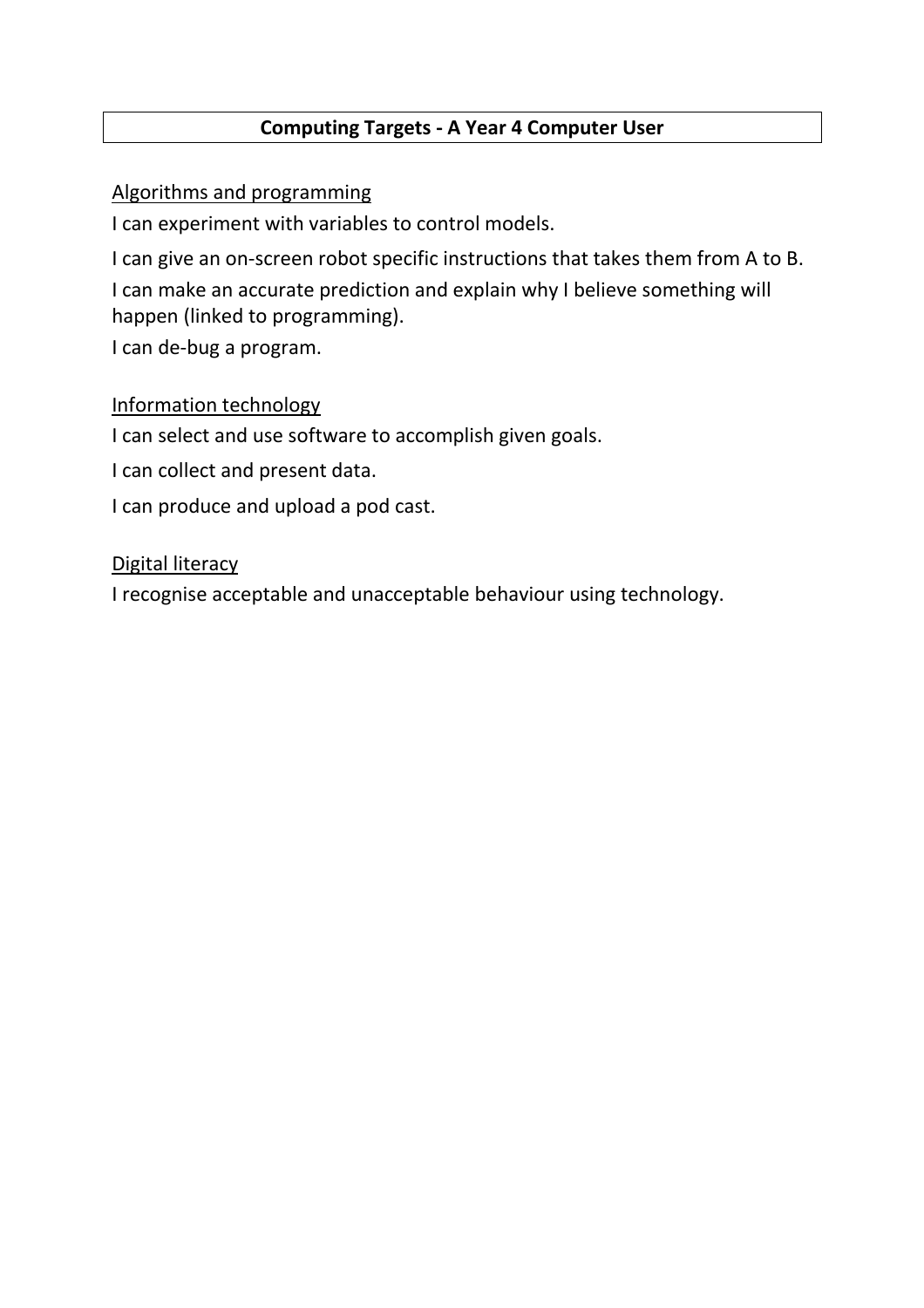# Computing Targets - A Year 5 Computer User

Algorithms and programming

I can combine sequences of instructions and procedures to turn devices on and off.

I can use technology to control an external device.

I can design algorithms that use repetition & 2-way selection.

Information technology

I can analyse information.

I can evaluate information.

I understand how search results are selected and ranked.

I can edit a film.

## Digital literacy

I understand that you have to make choices when using technology and that not everything is true and/or safe.